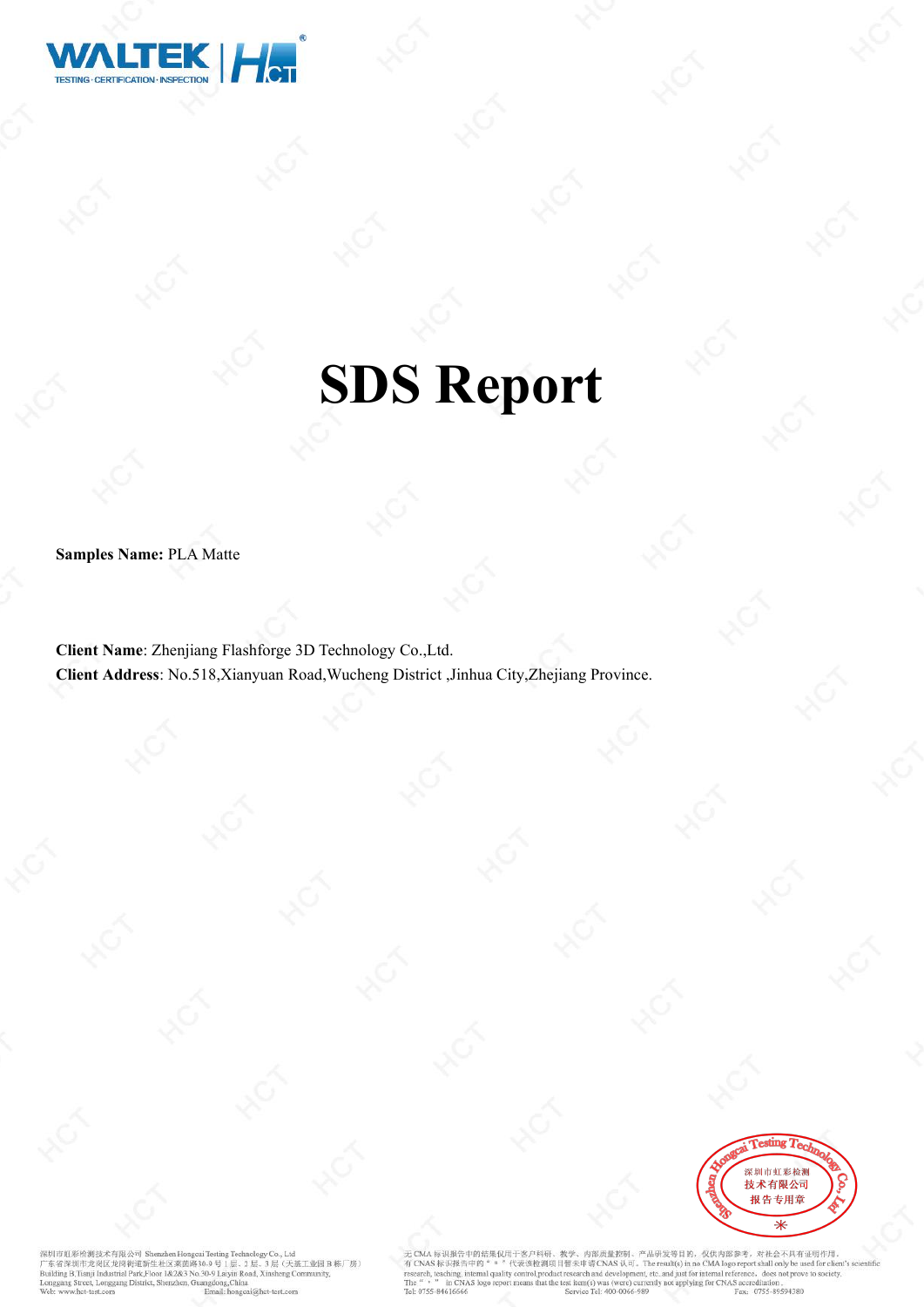

According to GHS

#### **Report No.: WTH21H02012281C-12** Date: Mar. 15, 2021 Page 1 of 8

# **Section 1 - Identification of the substance/preparation and of the company/undertaking**

| 11 Juuli 1901 liiki       |                         |
|---------------------------|-------------------------|
| <b>Product Name:</b>      | <b>PLA</b> Matte        |
| <b>Trade Name:</b>        | 3D printed lines        |
| <b>Chemical Uses:</b>     | 3D printing supplies    |
| <b>File Numbers:</b>      | WTH21H02012281C-12      |
| <b>Transport Fashion:</b> | Air, sea, rail, highway |
|                           |                         |

**Company LOGO:**

**Product identifier**

# **3D PRINTER**

# **Details** of the supplier of the safety data sheet

| <b>Manufacture/Supplier:</b> | Zhenjiang Flashforge 3D Technology Co., Ltd.                                      |  |
|------------------------------|-----------------------------------------------------------------------------------|--|
| <b>Address:</b>              | No.518, Xianyuan Road, Wucheng District, Jinhua City, Zhejiang Province.          |  |
| Tel:                         | 181 5795 7275                                                                     |  |
| <b>Emergency number:</b>     | 0579-89007351                                                                     |  |
| $E$ -mail:                   | $184021419$ @gq.com                                                               |  |
|                              | Further information obtainable from: Zhenjiang Flashforge 3D Technology Co., Ltd. |  |

#### **Section 2 - Hazards Identification**



#### **Section 3 –Composition/Information on Ingredients**

| <b>Ingredient Name</b> | CAS No.          | EC No.          | Content $(\% )$       |
|------------------------|------------------|-----------------|-----------------------|
| <b>PLA</b>             | $26100 - 51 - 6$ |                 | >68.5                 |
| Pbat                   | 60961-73-1       | --              | $\leq$ 5              |
| Toughener              | 25035-69-2       | $607 - 507 - 1$ | $\sin F_{\text{Cov}}$ |
| <b>PEG400</b>          | 25322-68-3       | 500-038-2       | - 煤圳市虹彩检测             |
| Calcium carbonate      | $471 - 34 - 1$   | 207-439-9       | 技术有限公司<br>报告专用章       |
| Other additives        | --               |                 |                       |

红彩检测技术有限公司 Sh ルインスルール (大学) - Start (Separation Compart) - Start (Separation System Assembly Co., 2 民 (天涯)<br>- 京名深圳市龙岗区龙岗街道新生社区莱茵路30-9 号 1 民 、2 民 、3 民 (天涯)<br>uilding B,Tianji Industrial Park,Floor 1&2&3 No.30-9 Laiyin Road, Xinsheng Con し。、<br>|层 (天基工业园B栋厂房) eet, Longgang District, Shenzhen, Guangdong, China

中的结果仅用于客户科研 品研发等目的、仅供内部参考、对社会不具有证明作用。 - habels 4th (#1.10): (b) ; CMA 移动程音甲的在来以用于客户转时。教学、片部成重形型,广油研究等自的,这些内容的AS Ready<br>CNAS 标识报告中的 " 。 "代表送检测项目暂未申请CNAS 认可。The result(s) in no CMA logo report shall only be used for client's s<br>search, teaching, internal quality control,product research that the test item(s) was (were) currently not applying for CNAS accreditation in CNAS logo rep Fax: 0755-89594380 Tel: 0755-84616666 Service Tel: 400-0066-989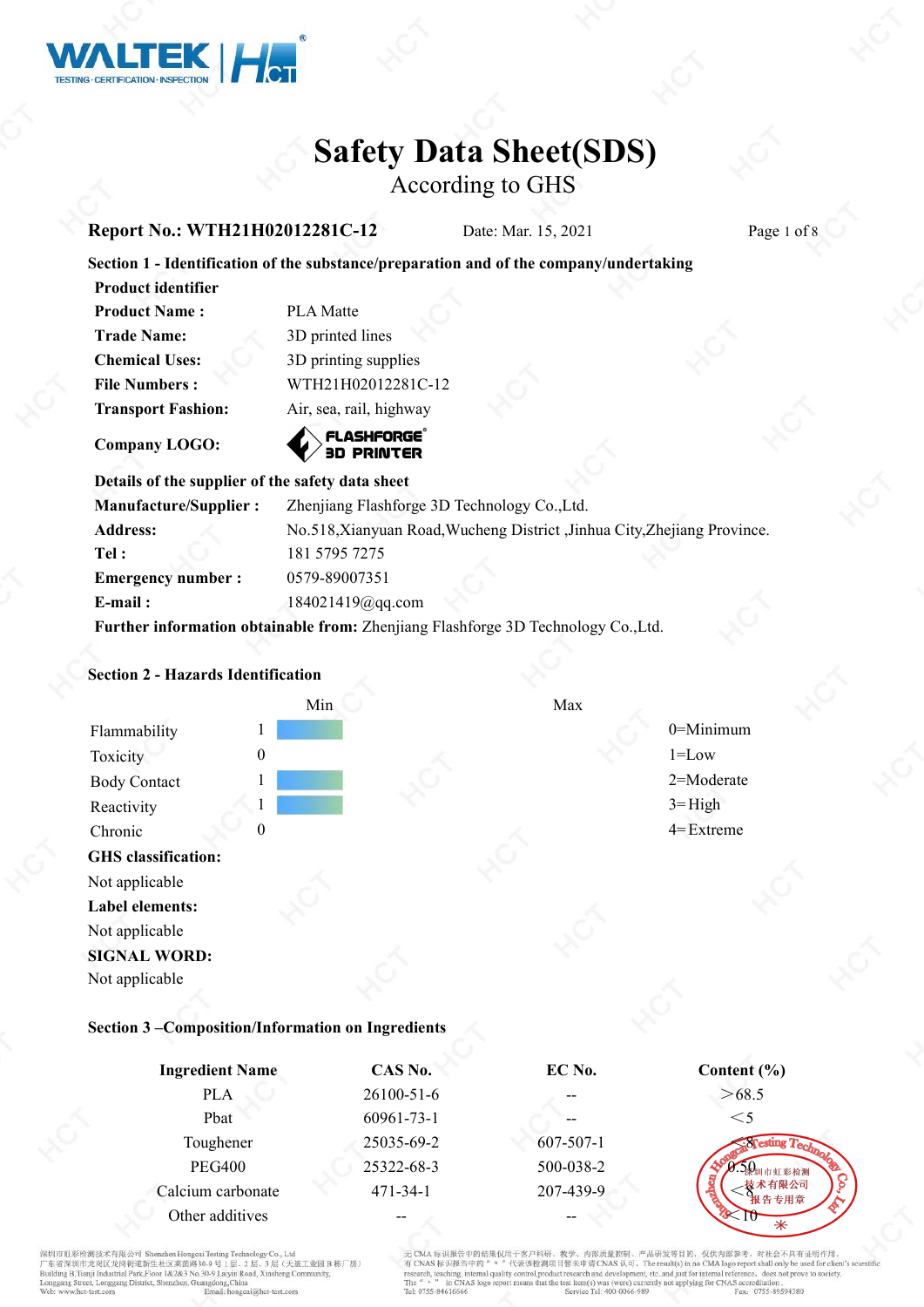

According to GHS

# **Report No.: WTH21H02012281C-12** Date: Mar. 15, 2021 Page 2 of 8

### **Section 4 - First Aid Measures INGESTION**

- Immediately give a glass of water.
- First aid is not generally required. If in doubt, contact a Poisons Information Centre or a doctor.

#### **EYE**

If this product comes in contact with the eyes:

- Wash out immediately with fresh running water.
- Ensure complete irrigation of the eye by keeping eyelids apart and away from eye and moving the eyelids by occasionally lifting the upper and lower lids.
- Removal of contact lenses after an eye injury should only be undertaken by skilled personnel.

### **SKIN**

If skin or hair contact occurs:

- Flush skin and hair with running water (and soap if available).
- Seek medical attention in event of irritation.

#### **INHALED**

• If fumes or combustion products are inhaled remove from contaminated area.

• Other measures are usually unnecessary. **NOTES TO PHYSICIAN**

• Treat symptomatically.

### **Section 5 - Fire Fighting Measures EXTINGUISHING MEDIA**

- Foam.
- Dry chemical powder.
- BCF (where regulations permit).
- Carbon dioxide.
- Water spray or fog Large fires only.

### **FIRE FIGHTING**

- Alert Fire Brigade and tell them location and nature of hazard.
- Wear breathing apparatus plus protective gloves.
- Prevent, by any means available, spillage from entering drains or water courses.
- Use water delivered as a fine spray to control fire and cool adjacent area.
- DO NOT approach containers suspected to be hot.
- Cool fire exposed containers with water spray from a protected location.
- If safe to do so, remove containers from path of fire.
- Equipment should be thoroughly decontaminated after use.

## **FIRE/EXPLOSION HAZARD**



影检测技术有限公司 Sh ルインスルール (大学) - Start (Separation Compart) - Start (Separation System Assembly Co., 2 民 (天涯)<br>- 京名深圳市龙岗区龙岗街道新生社区莱茵路30-9 号 1 民 、2 民 、3 民 (天涯)<br>uilding B,Tianji Industrial Park,Floor 1&2&3 No.30-9 Laiyin Road, Xinsheng Con reet, Longgang District, Shenzhen, Guangdong, China

内部质量控制、产品研发等目的、仅供内部参考、对社会不具有证明作用 中的结果仅用于案户科研。 CNAS  $k$ <sub>3</sub> EACH Travel Associated the second of the second section of the results in no CNA logo report shall only be used for<br>carch, teaching, internal quality control, product research and development, etc. and just fo in CNAS logo at the test item(s) was (were) currently not applying for CNAS accreditation Fax: 0755-89594380 Tel: 0755-84616666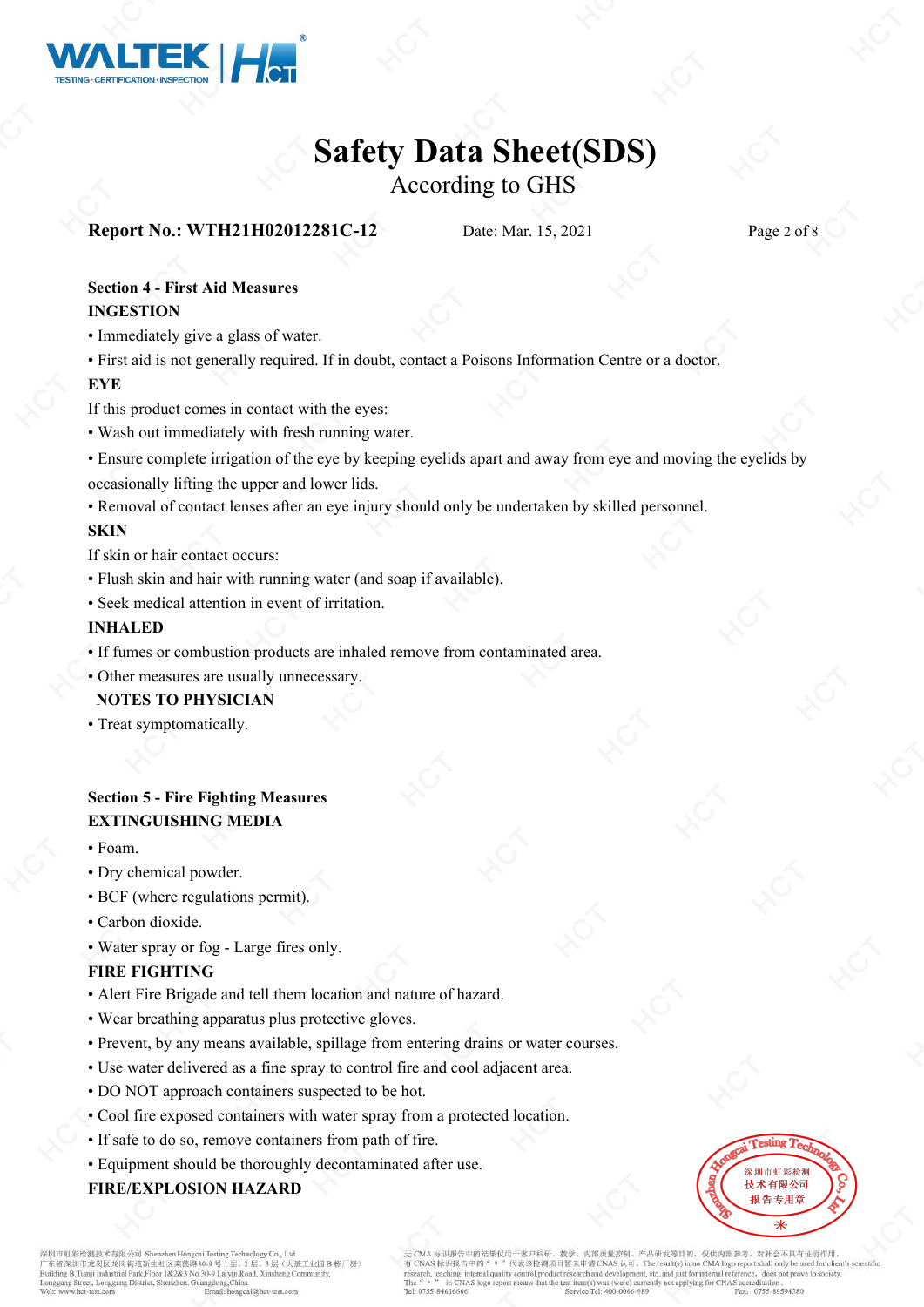

# According to GHS

#### **Report No.: WTH21H02012281C-12** Date: Mar. 15, 2021 Page 3 of 8

- Severe fire hazard when exposed to heat, flame and/or oxidisers.
- Vapour may travel a considerable distance to source of ignition.
- Heating may cause expansion or decomposition leading to violent rupture of containers.

#### **FIRE INCOMPATIBILITY**

• Avoid contamination with oxidising agents i.e. nitrates, oxidising acids, chlorine bleaches, pool chlorine etc. as ignition may result.

#### **Section 6 –Accidental Release Measures MINOR SPILLS**

- Clean up all spills immediately.
- Avoid contact with skin and eyes.
- Wear impervious gloves and safety glasses.
- Use dry clean up procedures and avoid generating dust.
- Vacuum up (consider explosion-proof machines designed to be grounded during storage and use).
- Do NOT use air hoses for cleaning
- Place spilled material in clean, dry, sealable, labelled container.

#### **MAJOR SPILLS**

- Advise personnel in area.
- Alert Emergency Services and tell them location and nature of hazard.
- Control personal contact by wearing protective clothing.

*Personal Protective Equipment advice is contained in Section 8 of the SDS.*

### **Section 7 - Handling and Storage PRECAUTIONS FOR SAFE HANDING**

- Limit all unnecessary personal contact.
- Wear protective clothing when risk of exposure occurs.
- Use in a well-ventilated area.
- Avoid contact with incompatible materials.
- When handling, DO NOT eat, drink or smoke.
- Keep containers securely sealed when not in use.
- Avoid physical damage to containers.
- Always wash hands with soap and water after handling.
- Work clothes should be laundered separately.
- Use good occupational work practice.

#### **SUITABLE CONTAINER**

- Lined metal can, lined metal pail/ can.
- Plastic pail.



的解释术有限公司 Sh 明申虹&%被测技本有报公司 Shenzhen Hongeau Testing Technology Co., Ltd<br>东省深圳市龙岗区龙岗街道新生社区莱茵路30.9 号 1 层、2 层、3 层、天逝<br>ilding B,Tianji Industrial Park,Floor 1&2&3 No.30-9 Laiyin Road, Xinsheng Co 层(天基工业园B栋厂房) et Longgang District, Shenzhen, Guangdong China

内部质量控制、产品研发等目的、仅供内部参考、对社会不具有证明作用 印报告中的结果仅用于安户科研。 S标识报告中的 arch, teaching, internal quality in CNAS log the test item(s) was (were) currently not applying for CNAS accreditation Fax: 0755-89594380 rel: 0755-8461666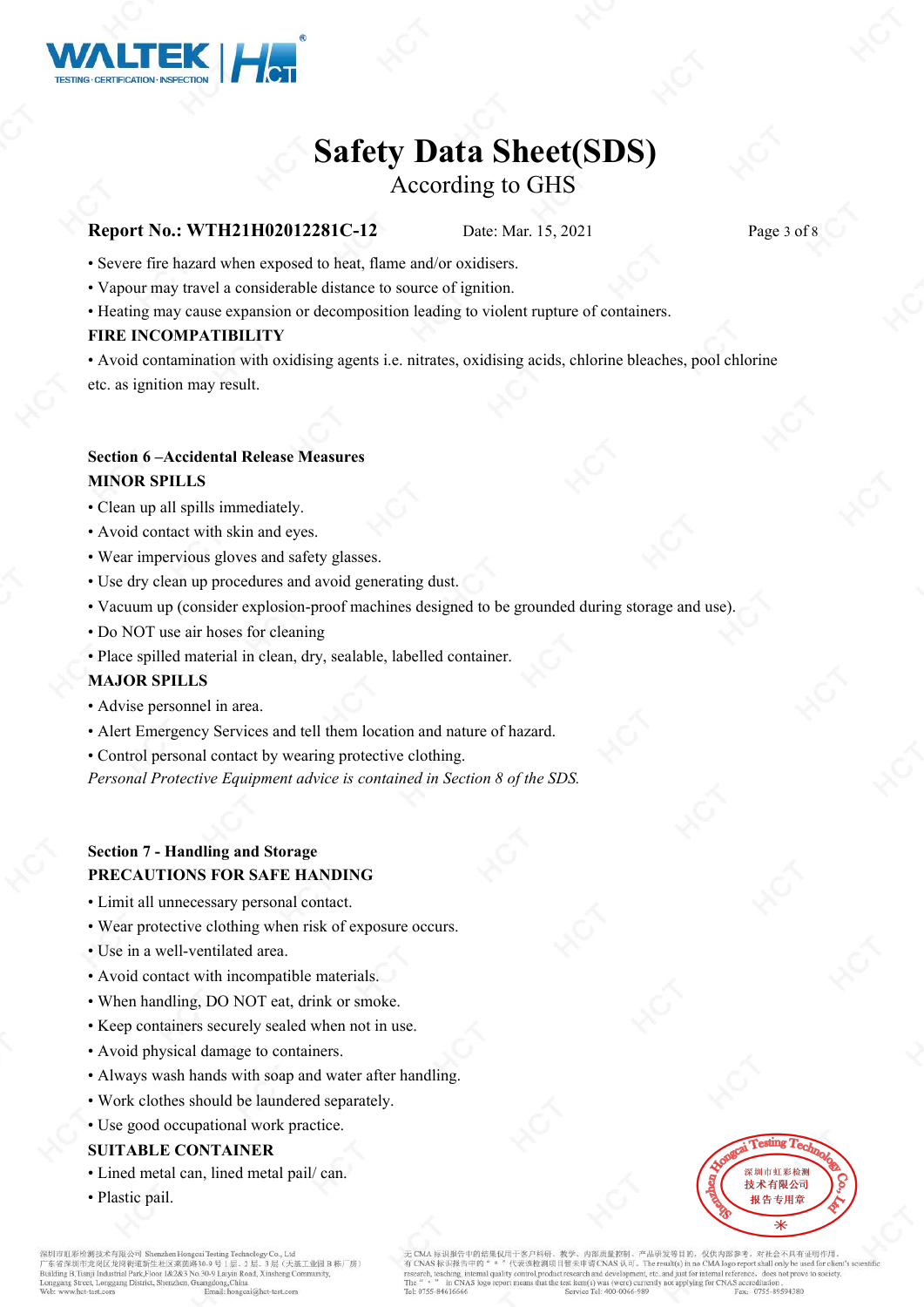

According to GHS

# **Report No.: WTH21H02012281C-12** Date: Mar. 15, 2021 Page 4 of 8

- Polyliner drum.
- Packing as recommended by manufacturer.
- Check all containers are clearly labelled and free from leaks.

#### **STORAGE INCOMPATIBILITY**

- Avoid contamination of water, foodstuffs, feed or seed.
- Avoid reaction with oxidising agents.

#### **STORAGE REQUIREMENTS**

- Store in original containers.
- Keep containers securely sealed.
- Store in a cool, dry, well-ventilated area.
- Store away from incompatible materials and foodstuff containers.
- Protect containers against physical damage and check regularly for leaks.
- Observe manufacturer's storage and handling recommendations contained within this SDS.

#### **Section 8 - Exposure Controls, Personal Protection APPROPRIATE ENGINEERING CONTROLS**

#### For molten materials:

Provide mechanical ventilation; in general such ventilation should be provided at compounding/ converting areas and at fabricating/ filling work stations where the material is heated. Local exhaust ventilation should be used over and in the vicinity of machinery involved in handling the molten material

Engineering controls are used to remove a hazard or place a barrier between the worker and the hazard. Well-designed engineering controls can be highly effective in protecting workers and will typically be independent of worker interactions to provide this high level of protection.

The basic types of engineering controls are:

Process controls which involve changing the way a job activity or process is done to reduce the risk.

Enclosure and/or isolation of emission source which keeps a selected hazard "physically" away from the worker and ventilation that strategically "adds" and "removes" air in the work environment.

#### **PERSONAL PROTECTION**



#### **EYE AND FACE PROTECTION**

- Safety glasses with side shields
- Chemical goggles.
- Contact lenses may pose a special hazard; soft contact lenses may absorb and concentrate irritants. A written policy
- document, describing the wearing of lenses or restrictions on use, should be created for each workplace or task

#### **SKIN PROTECTION**

See Hand protection below

红彩检测技术有限公司 Sh し。、<br>|层 (天基工业园B栋厂房) reet, Longgang District, Shenzhen, Guangdong, China Email: honeca

内部质量控制、产品研发等目的, 仅供内部参考, 对社会不具有证明作用 标识报告中的结果仅用于奖户科研 CNAS WARE THE 1991 WAS ARRESTED FOR A SUBSECTION OF THE TEST OF A LOCAL DRUG TO THE TEST OF THE CONSULTATION OF THE TEST OF THE TEST OF THE TEST OF THE TEST OF THE TEST OF THE TEST OF THE TEST OF THE TEST OF THE TEST OF T in CNAS logo at the test item(s) was (were) currently not applying for CNAS accreditation Fax: 0755-89594380 Tel: 0755-84616666

深圳市虹彩检测 技术有限公司 报告专用章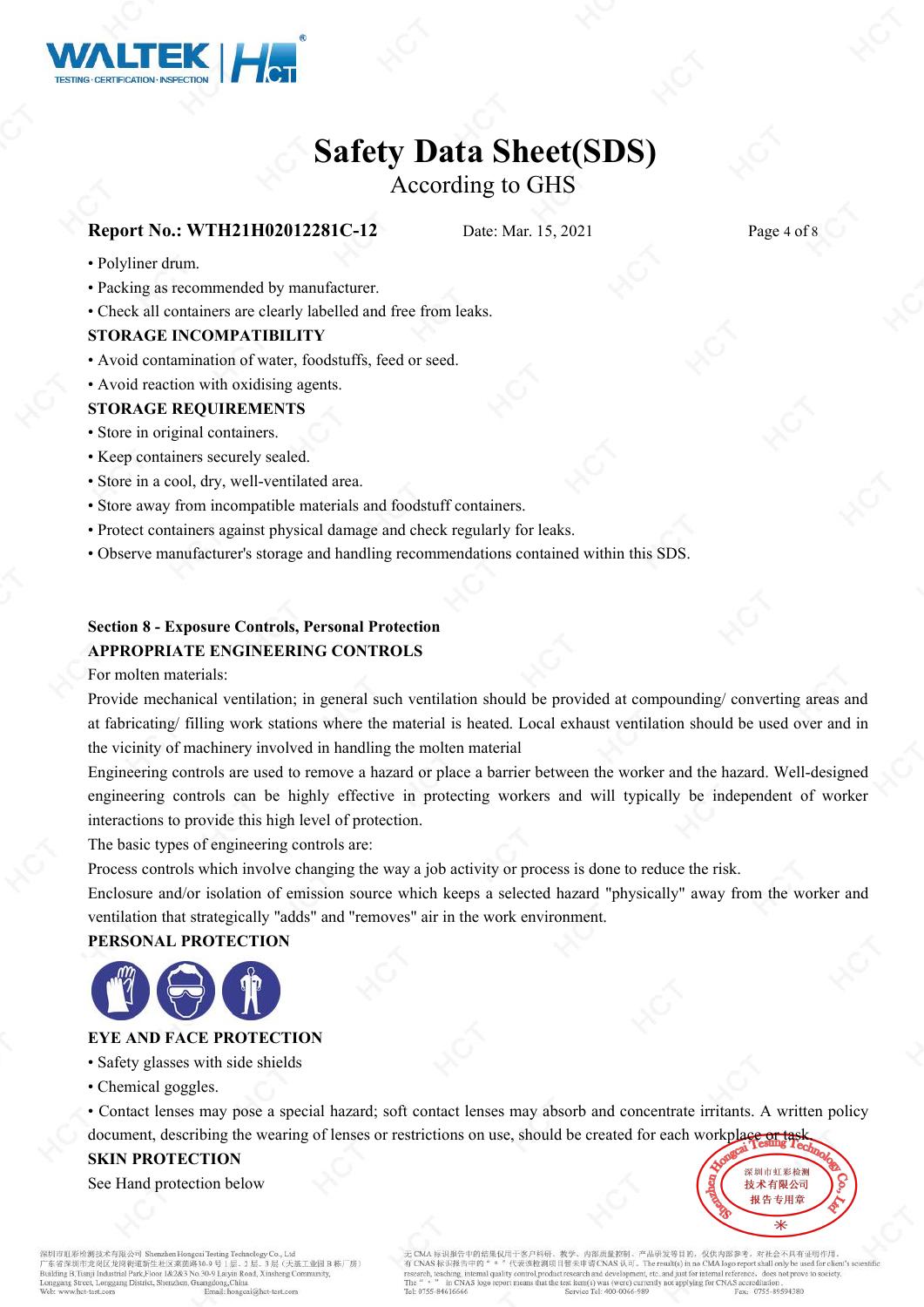

According to GHS

#### **Report No.: WTH21H02012281C-12** Date: Mar. 15, 2021 Page 5 of 8

#### **HANDS/FEET PROTECION**

The selection of suitable gloves does not only depend on the material, but also on further marks of quality which vary from manufacturer to manufacturer. Where the chemical is a preparation of several substances, the resistance of the glove material can not be calculated in advance and has therefore to be checked prior to the application.

Suitability and durability of glove type is dependent on usage.

#### **BODY PROTECTION**

See Other protection below

#### **OTHER PROTECTION**

No special equipment needed when handling small quantities. OTHERWISE:

- Overalls.
- Barrier cream.
- Eyewash unit.

### **Section 9 - Physical and Chemical Properties Information on basic physical and chemical properties**

**Color** Blue **Form** Solid Solid **Odor** Odorlessness **Melting Range** (°C) No data. **Boiling Range** (°C) No data. **Flash Point** (°C) No data. **Decomposition Temp (°C)** No data. Autoignition Temp (°C) No data. **Upper Explosive Limit**  $(\%)$  **No data. Lower Explosive Limit**  $(\%)$  **No data. Volatile Component (%vol)** No data. **Molecular Weight** No data. **Viscosity** No data. **Solubility in water** (g/L) No data. **pH (1% solution)** No data. **pH (as supplied)** No data. **Vapour Pressure (kPa)** No data. **Specific Gravity (water=1)** No data. **Relative Vapour Density (air=1)** No data. **Evaporation Rate** No data.



**们要检测技术有限公司 Sh** がいる人がありませんが、この中には、実質路30.9 号 1 层、2 层、3 层(天地)<br>- 京省深圳市龙岗区龙岗街道新生社区莱茵路30.9 号 1 层、2 层、3 层(天地<br>illding B,Tianji Industrial Park,Floor 1&2&3 No.30-9 Laiyin Road, Xinsheng Co 层(天基工业园B栋厂房) et, Longgang District, Shenzhen, Guangdong, China

内部质量控制、产品研发等目的, 仅供内部参考, 对社会不具有证明作用 标识报告中的结果仅用于客户科研、 CMA 标识执行中的拓举以用于各户移向。 教学、时间加重的规则,广治研究等自闭,仅仅内部参考,对社会不共有业的内<br>CNAS 标识报告中的 " 。 "代表该检测项目暂未申请 CNAS 认可。The result(s) in no CMA logo report shall only be used for clier<br>carch, teaching, internal quality control,product research an in CNAS logo at the test item(s) was (were) currently not applying for CNAS accreditation Fax: 0755-89594380 Tel: 0755-84616666 Service Tel: 400-0066-989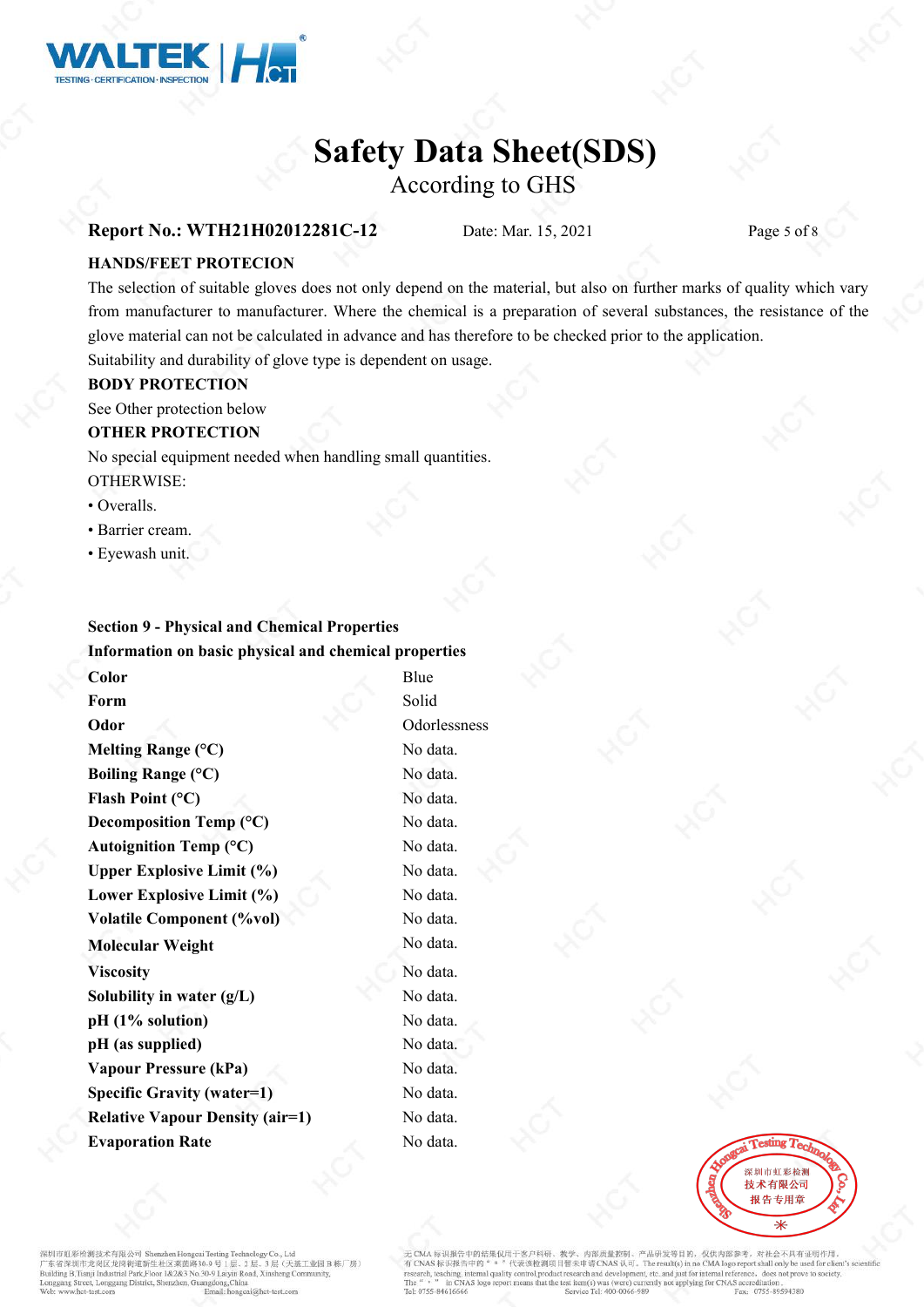

According to GHS

### **Report No.: WTH21H02012281C-12** Date: Mar. 15, 2021 Page 6 of 8

**Section 10 - Stability and Reactivity REACTIVITY** See section 7

**CHEMICAL STABILITY**

• Product is considered stable and hazardous polymerisation will not occur.

**Section 11 - Toxicological Information Information on toxicological affects Acute Toxicity LD/LC50 values relevant for classification** No data. **Primary irritant effect**

#### **On the skin**

The material is not thought to produce adverse health effects orskin irritation following contact (as classified by EC Directives using animal models). Nevertheless, good hygiene practice requires that exposure be kept to a minimum and that suitable gloves be used in an occupational setting.

#### **On the eyes**

Although the material is not thought to be an irritant (as classified by EC Directives), direct contact with the eye may cause transient discomfort characterised by tearing or conjunctival redness (as with windburn). Slight abrasive damage may also result. The material may produce foreign body irritation in certain individuals.

#### **Inhaled**

The material is not thought to produce adverse health effects or irritation of the respiratory tract (as classified by EC Directives using animal models). Nevertheless, good hygiene practice requires that exposure be kept to a minimum and that suitable control measures be used in an occupational setting.

#### **Sensitization**

No data.

|                 | <b>Section 12 - Ecological Information</b> |                         |                        |                            |  |
|-----------------|--------------------------------------------|-------------------------|------------------------|----------------------------|--|
| Ingredient      | <b>Persistence: Water/Soil</b>             | <b>Persistence: Air</b> | <b>Bioaccumulation</b> | <b>Mobility</b>            |  |
| <b>PLA</b>      | No Data Available                          | No Data Available       | No Data Available      | No Data Available          |  |
| Phat            | No Data Available                          | No Data Available       | No Data Available      | No Data Available          |  |
| Toughener       | No Data Available                          | No Data Available       | No Data Available      | No Data Available          |  |
| <b>PEG400</b>   | LOW                                        | LOW                     | <b>HIGH</b>            | LOW                        |  |
| Calcium         | No Data Available                          | No Data Available       | No Data Available      | NoiData Available          |  |
| carbonate       |                                            |                         |                        |                            |  |
| Other additives | No Data Available                          | No Data Available       | No Data Available      | No Data <b>Wara</b> ilable |  |
|                 |                                            |                         |                        | 报 告 专用章                    |  |

**红彩检测技术有限公司 SI** 市龙岗区龙岗街道新生社区莱茵路30-·<br>基工业园B 栋厂房) ilding B.Tianji Industrial Park, Floor 1&2&3 No.30-9 Laiyin Road, Xinshe et Longgang District, Shenzhen, Guang ong China

中的结果仅用于发户科研 风研发等日的,仅供内部参考。 对社会不具有证明作用 代表该检测项目暂未 AS  $\frac{1}{2}$ , The result(s) in no CMA logo report shall only be use 中的 arch, teaching, internal quality duct research and develop it etc. and just for internal refer ence, does not prove to so in CNAS log the test item(s) was (were) currently not applying for CNAS accreditation 0755-89594380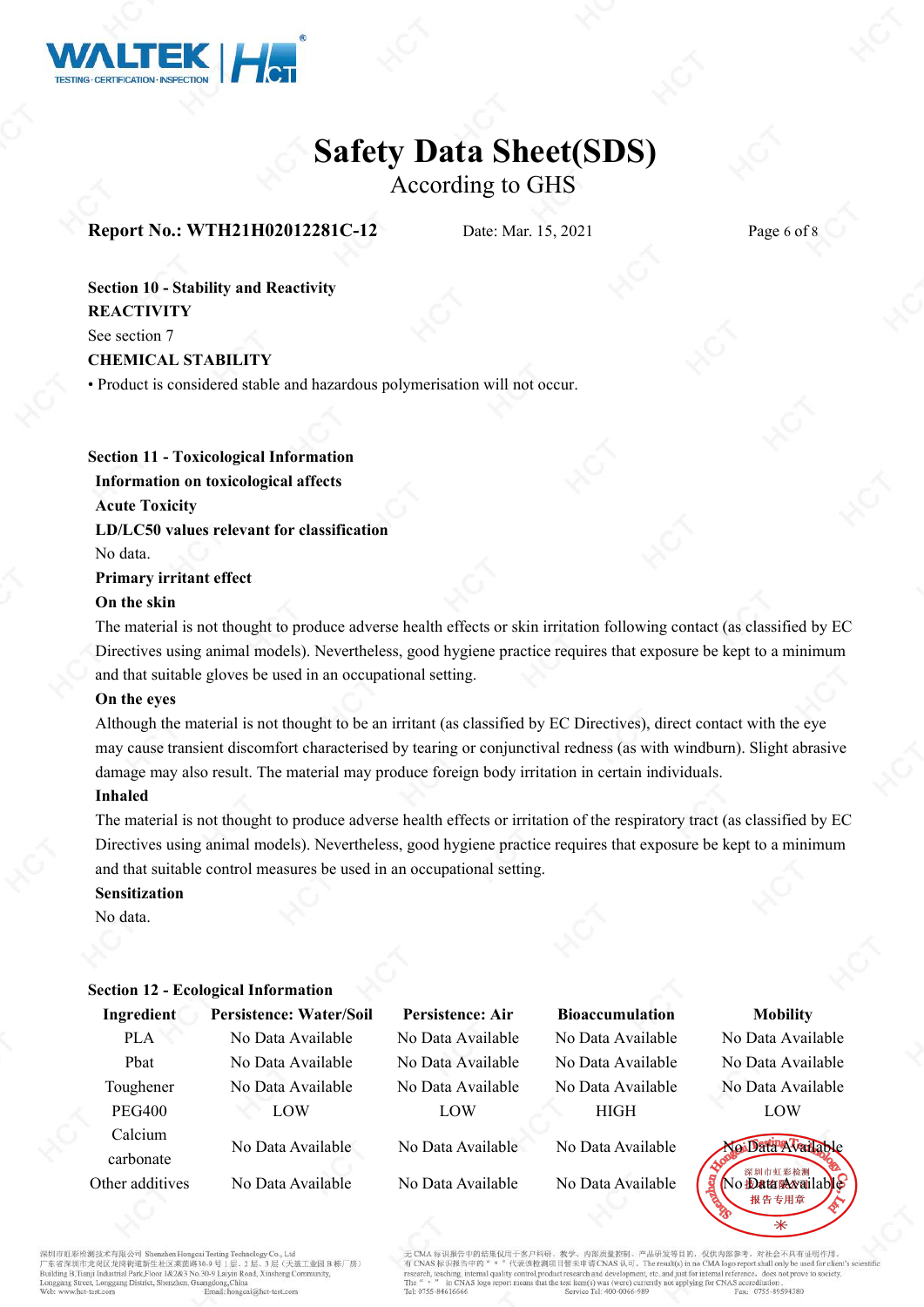

According to GHS

## **Report No.: WTH21H02012281C-12** Date: Mar. 15, 2021 Page 7 of 8

#### **Section 13 - Disposal Considerations**

Legislation addressing waste disposal requirements may differ by country, state and/ or territory. Each user mustrefer to laws operating in their area. In some areas, certain wastes must be tracked.

A Hierarchyof Controls seems to be common - the user should investigate:

- Reduction
- Reuse
- Recycling
- Disposal (if all else fails)

This material may be recycled if unused, or if it has not been contaminated so as to make it unsuitable for its intended use.

#### **Section 14 - Transport Information**

**Labels Required**

Marine Pollutant: NO

**NOT REGULATED FOR TRANSPORT OF DANGEROUS GOODS:**UN, IATA, IMDG

# **Section 15 - Regulatory Information REGULATIONS**

The product needs to follow local regulations.

#### **Section 16 - Other Information**

This information is based on our present knowledge. However, this shall not constitute a guarantee for any specific product features and shall not establish a legally valid contractual relationship.

This information of section1,3 and 9 is provided by Zhenjiang Flashforge 3D Technology Co.,Ltd.



彩检测技术有限公司 Sh stru al.をiw.6332.4-71 RCA =/ Sucurated Hougear Icsung<br>东省深圳市龙岗区龙岗街道新生社区莱茵路30-9 号 1 /<br>ilding B,Tianji Industrial Park,Floor 1&2&3 No.30-9 Laiy ·<br>基工业园B 栋厂房) in Road, Xinsh et, Longgang District, Shenzhen, Guar ng.China

内部后量控制、产品研发等目的、仅供内部参考。 国际中发汗国小型封闭 对社会不具有证明作用  $\begin{array}{ll}\n\text{If } \frac{1}{2} \text{ if } \frac{1}{2} \text{ if } \frac{1}{2} \text{ if } \frac{1}{2} \text{ if } \frac{1}{2} \text{ if } \frac{1}{2} \text{ if } \frac{1}{2} \text{ if } \frac{1}{2} \text{ if } \frac{1}{2} \text{ if } \frac{1}{2} \text{ if } \frac{1}{2} \text{ if } \frac{1}{2} \text{ if } \frac{1}{2} \text{ if } \frac{1}{2} \text{ if } \frac{1}{2} \text{ if } \frac{1}{2} \text{ if } \frac{1}{2} \text{ if } \frac{$ 代表该检测项目暂未申 中的 arch, teaching, internal quality in CNAS log the test item(s) was (were) currently not applying for CNAS accreditation Fax: 0755-89594380 rel: 0755-8461666